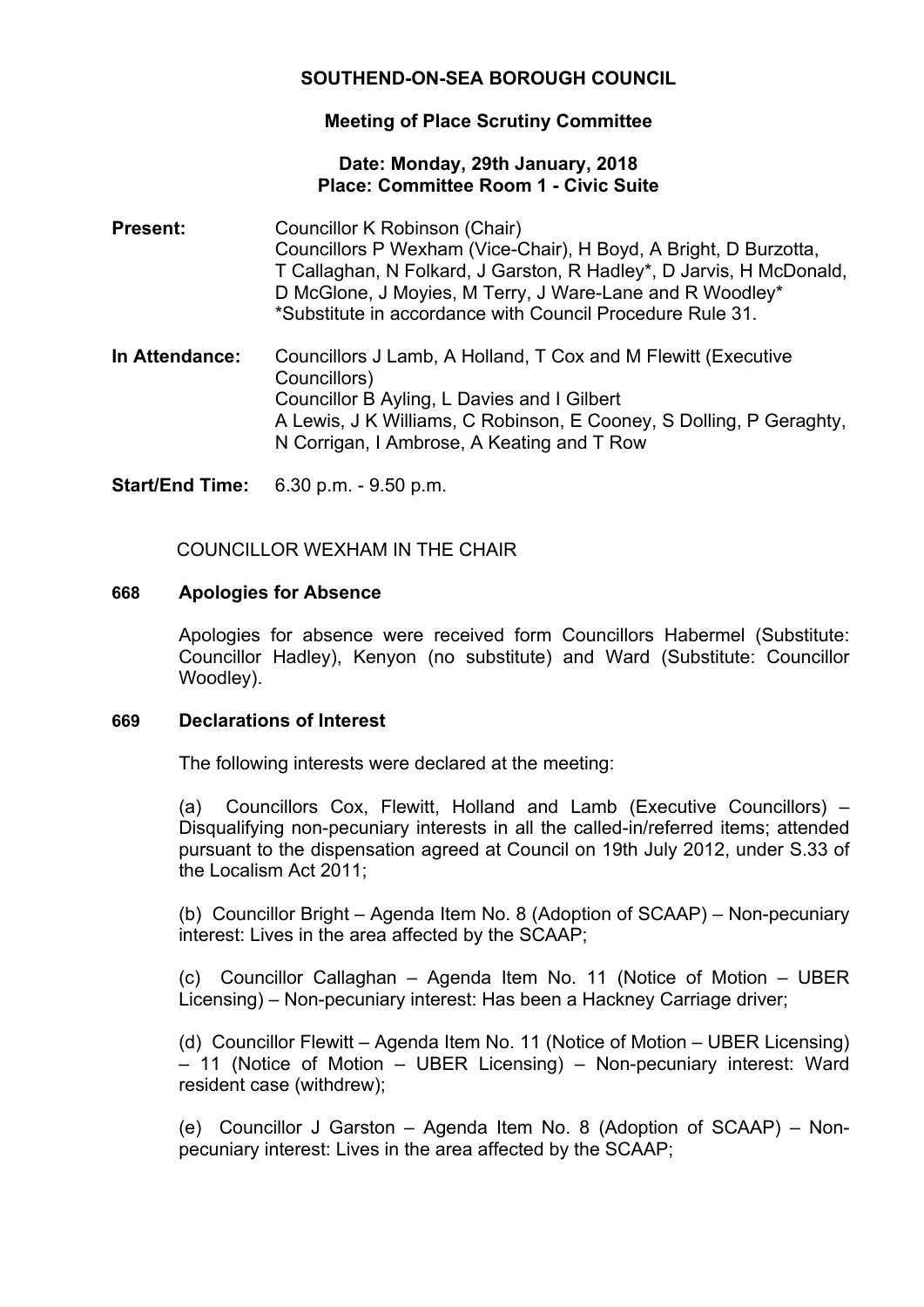(f) Councillor Ware-Lane – Agenda Item No. 6 (Draft Fees & Charges 2018/19) – Non-pecuniary interest: Daughter is a Social Worker at Southend Borough Council;

(g) Councillor Woodley – Agenda Item No. 5 (Draft Capital Programme 2018/19 to 2021/22) – Non-pecuniary interest: Daughter is a pilot at Southend Airport which was mentioned in the debate in relation to the Parking Strategy.

### **670 Questions from Members of the Public**

The Executive Councillor for Transport, Waste and Regulatory Services and the Executive Councillor for Culture, Tourism and the Economy responded to written questions from Mr David Webb.

Written responses to questions from Mr Phillip Miller, Mr Marc Miller, Mr Paul Thompson, Mr Steve Kearney, Mr Nayan Gandhi and Mr Alan Grubb were noted and will be sent to them as they were not present at the meeting.

### **671 Minutes of the Meeting held on Monday, 27th November, 2017**

Resolved:-

That the Minutes of the Meeting held on Monday  $27<sup>th</sup>$  November 2017 be received, confirmed as a correct record and signed.

### **672 Draft Capital Programme 2018/19 to 2021/22**

The Committee considered Minute 647 of Cabinet held on 18th January 2018, which had been referred direct by Cabinet to all three Scrutiny Committees together with a report of the Corporate Management Team setting out the draft programme of capital projects for the period 2018/19 to 2021/22.

In response to a question regarding scheme C19 – New Artist Studios, the Executive Councillor for Culture Tourism and the Economy undertook to circulate a full breakdown of the costs of the works.

In response to a question regarding scheme C22 - Improve Footway Condition around Highway Trees, the Executive Councillor for Transport, Waste and Regulatory Services undertook to investigate arrangements to deal with fruit drop from highway trees. The Executive Councillor also gave his assurance that any trees that required removal would be subject to the Council's policy regarding replacement trees. Additionally, any fruiting trees that required removal would be replaced by trees that were beneficial to the natural environment.

In response to a question regarding scheme C23 - Manor Road Cliff Stabilisation, the Executive Councillor for Transport, Waste and Regulatory Services undertook to provide the precise (GPS) location of the area to be stabilised.

#### Resolved:-

That the following decisions of Cabinet be noted:-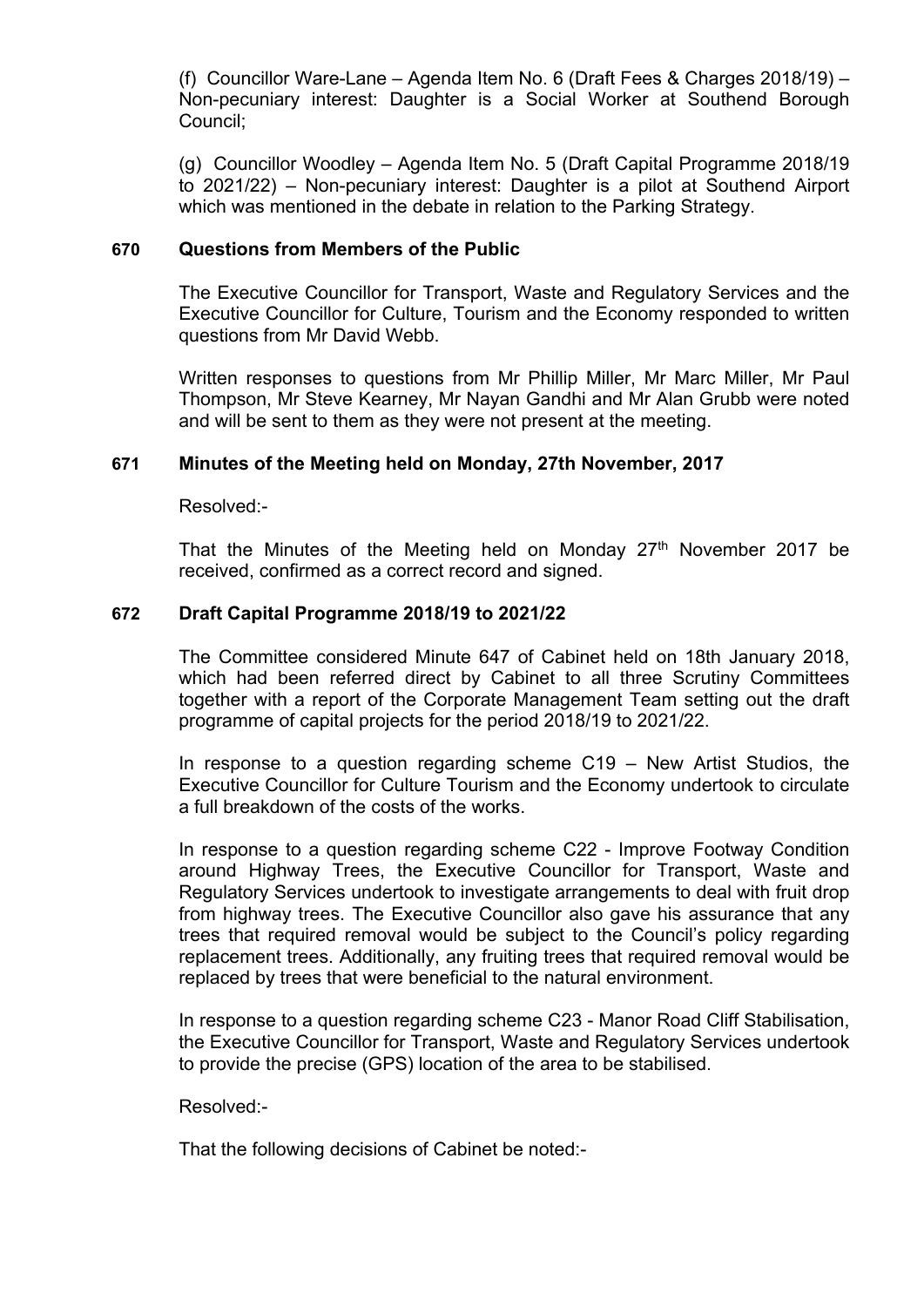"1. That the current approved Programme for 2018/19 to 2020/21 of £166.5m, as set out in Appendix 1 to the submitted report, be noted.

2. That the changes to the approved Programme, as set out in Appendix 2 to the submitted report, be noted.

3. That the proposed new schemes and additions to the Capital Programme for the period 2018/19 to 2021/22 totalling £20.1m for the General Fund as set out in Appendices 6 and 7 to the submitted report, be endorsed.

4. That the proposed scheme subject to external funding approval for the period 2018/19 to 2021/22 totalling £19m as set out in Appendices 2 and 7 to the submitted report, be endorsed.

5. That it be noted that the proposed new schemes and additions, as set out in Appendices 6 and 7 to the submitted report, and other adjustments as set out in Appendix 2 to the report, will result in a proposed capital programme (excluding schemes subject to external funding approval) of £184.9m for 2018/19 to 2021/22.

6. That it be noted that of the total programme of £184.9m for the period 2018/19 to 2021/22, the level of external funding supporting this programme is £71.7.2m as set out in paragraph 7.1 of the submitted report.

7. That it be noted that a final review is being undertaken on the 2017/18 projected outturn and that the results will be included in the report to Cabinet on 13th February 2018."

Note:- This is an Executive Function save that approval of the final budget following Cabinet on 13th February 2018 is a Council Function. Executive Councillor:- Lamb

COUNCILLOR ROBINSON IN THE CHAIR

#### **673 Fees & Charges 2018/19**

The Committee considered Minute 648 of Cabinet held on 18th January 2018, which had been referred direct by Cabinet to all three Scrutiny Committees together with a report of the Corporate Management Team detailing the fees and charges for services in 2018/19 included in the budget proposals for 2018/19.

In response to a question regarding the proposal to introduce pay and display parking charges in the section of Eastern Esplanade from number 65 Eastern Esplanade to Warwick Road, Southend, the Executive Councillor for Transport, Waste and Regulatory Services agreed to remove this proposal from the final budget proposals.

In response to questions regarding the proposed removal of the one hour tariff in some car parks, the Executive Councillor for Transport, Waste and Regulatory Services agreed to retain this tariff in the York Road, Tylers Avenue and Seaway Car Parks only.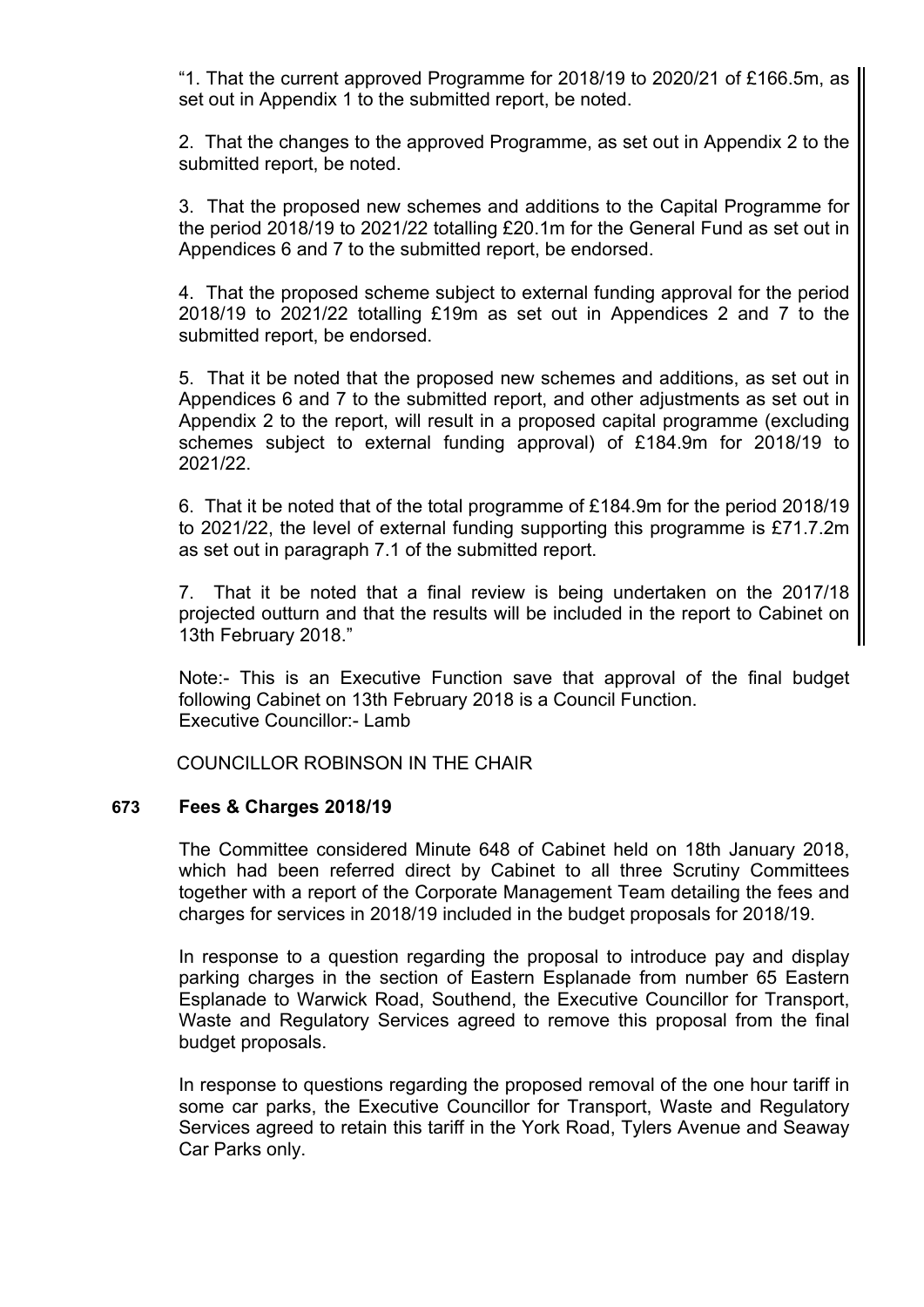In response to a question regarding the potential use of parking permits by the Samaritans in addition to the current use by registered carers, the Executive Councillor for Transport, Waste and Regulatory Services agreed to investigate the matter and provide a written response.

Resolved:-

That the following decisions of Cabinet be noted:-

"That, subject to the annual commuters car park charge (East Beach) being amended to £100, the proposed fees and charges for each Department as set out in the submitted report and appendices, be endorsed."

Note:- This is an Executive Function save that approval of the final budget following Cabinet on 13th February 2018 is a Council Function. Executive Councillor:- Lamb

### **674 Draft General Fund Revenue Budget 2018/19**

The Committee considered Minute 649 of Cabinet held on 18th January 2018, which had been referred direct by Cabinet to all three Scrutiny Committees, together with a report of the Corporate Management Team presenting the draft revenue budget for 2018/19.

In response to questions regarding the apparent increase in the 2017/18 Probable Outturn to 2018/19 Budget Income, as shown under "Other grants and reimbursements" and "Fees & Charges", the Executive Councillor for Culture, Tourism and the Economy undertook to provide a written response which would be circulated to all Members of the Scrutiny Committee.

Resolved:-

That the following decisions of Cabinet be noted:

"1. That the 2018/19 draft revenue budget and any required commencement of consultation, statutory or otherwise, be approved.

2. That it be noted that the 2018/19 draft revenue budget has been prepared on the basis of a Council Tax increase of 4.49%, being 2.99% for general use and 1.5% for Adult Social Care.

3. That it be noted that the 2018/19 draft revenue budget has been prepared using the provisional local government finance settlement and that the outcome from the final settlement will need to be factored into the final budget proposals for Budget Cabinet and Budget Council.

4. That the 2018/19 draft revenue budget, as endorsed, be referred to all three Scrutiny Committees, Business sector and Voluntary sector to inform Cabinet, which will then recommend the Budget and Council Tax to Council.

5. That the schools budget position and the recommendations to the Education Board on 16th January 2018, as set out in Appendix 14 and 14(i) to the submitted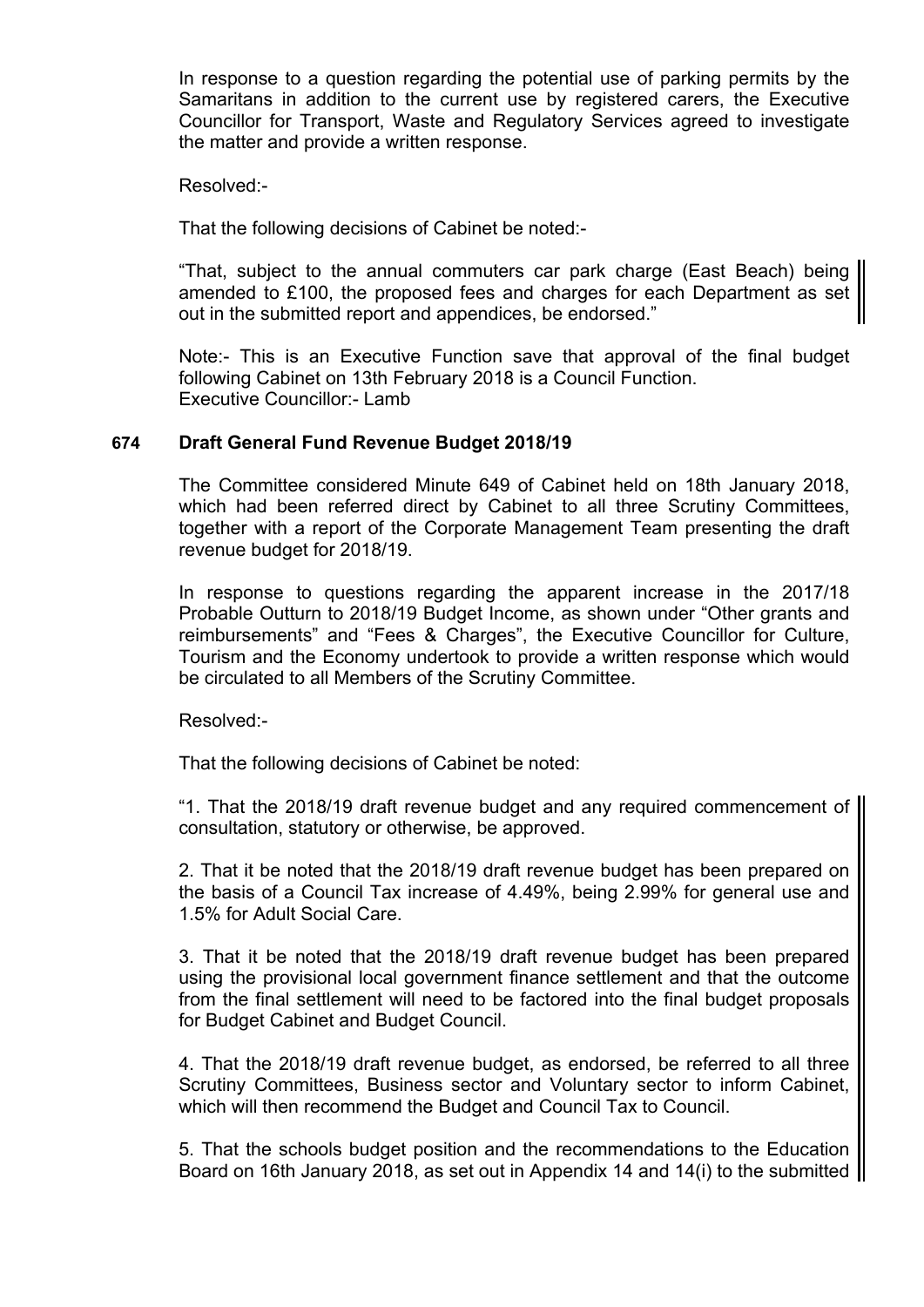report, be noted and referred to People Scrutiny Committee and then to Cabinet and Council.

6. That the direction of travel for 2019/20 and beyond, as set out in section 15 of the submitted report, be endorsed."

Note:- This is an Executive Function save that approval of the final budget following Cabinet on 13th February 2018 is a Council Function. Executive Councillor:- Lamb

## **675 Adoption of SCAAP**

The Committee considered Minute 650 of Cabinet held on 18th January 2018, which had been referred direct by Cabinet to the Scrutiny Committee, together with the report of the Deputy Chief Executive (Place) which recommended that the Council adopts the Southend Central Area Action Plan (SCAAP). If adopted the SCAAP would form part of the Southend Development Plan, providing a set of up-to-date local planning policies for positively managing development and would be used to assess development proposals within the Southend Central Area, including the Town Centre and Central Seafront.

Resolved:-

That the following recommendations of Cabinet be noted:

"1. That all the recommendations within the Inspector's Report, as set out in Appendix 1 to the submitted report, and the revised version of the SCCAP, as set out in Appendix 2 to the report be approved.

2. That Council adopts the SCAAP as set out in Appendix 2 to the submitted report, in accordance with Planning Regulations.

3. That it be noted that the SCAAP Proposed Submission version, approved by Council for publication and submission in September 2016, has been amended as per:

(a) the main modifications recommended by the Inspector in his report and agreed for consultation under delegated authority in July 2017 (attached at Appendix 1 to the submitted report);

(b) the minor modifications agreed for consultation under delegated authority in July 2017 (attached at Appendix 3 to the submitted report); and

(c) the further minor modifications as set out in Appendix 4 of the submitted report."

Note: This is a Council function Executive Councillor: Councillor Flewitt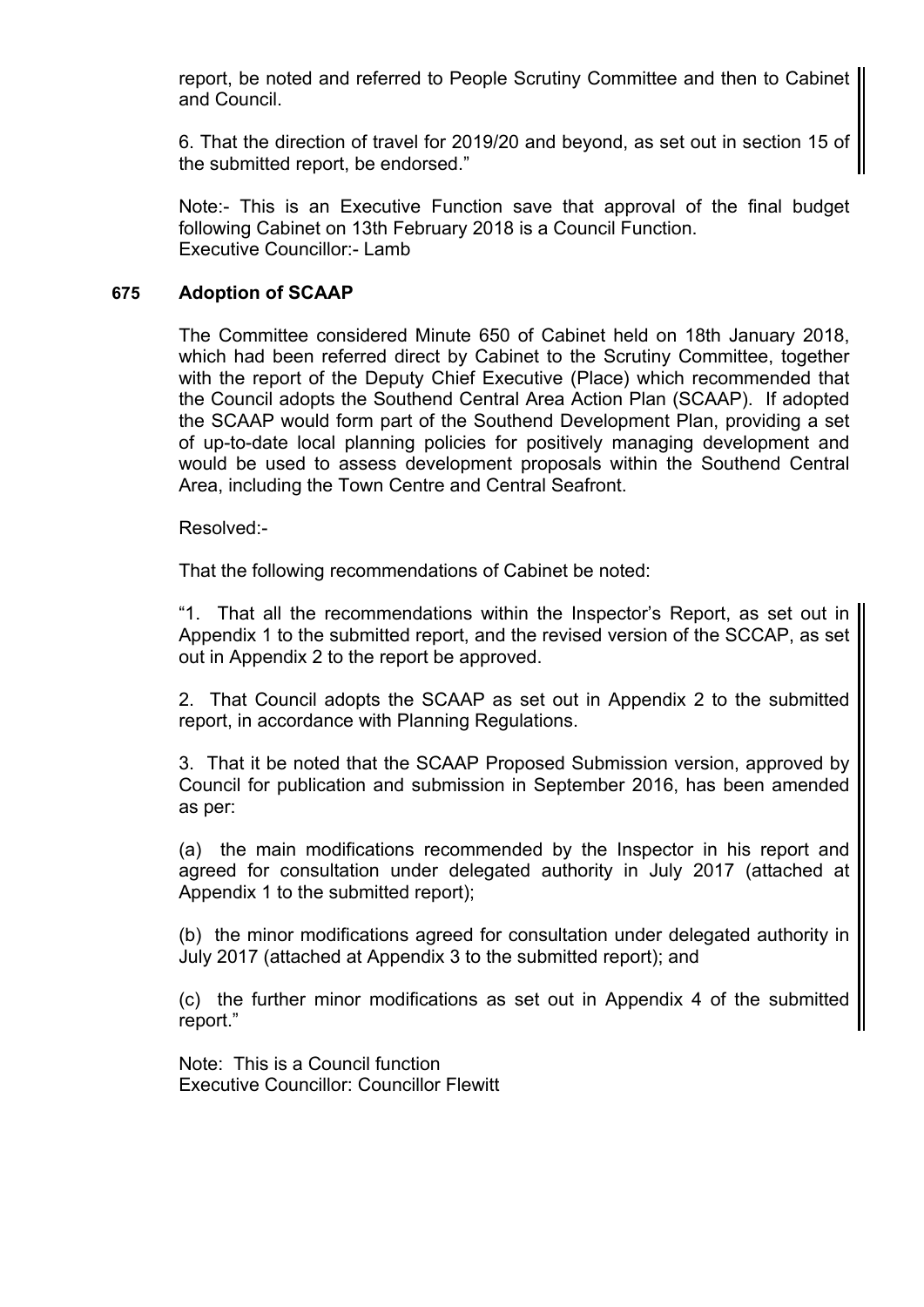## **676 Monthly Performance Report**

The Committee considered Minute 615 of Cabinet held on 9th January 2018 together with the Monthly Performance Report (MPR) covering the period to end November 2017, which had been circulated recently.

Resolved:-

That the report be noted.

Note:- This is an Executive Function. Executive Councillor:- As appropriate to the item.

### **677 Notice of Motion - Caged Peafowl**

The Committee considered Minute 610 of Cabinet held on 9th January 2018, which had been called in to Scrutiny. This concerned the Notice of Motion calling on the Council to move the caged peafowl in the Chalkwell menagerie to a more humane home. This had been proposed by Councillor Ware-Lane and seconded by Councillor Willis.

In response to a question about when an independent animal welfare charity would carry out an inspection, the Executive Councillor for Tourism, Culture and the Economy undertook to inform the Members of the Scrutiny Committee of the date(s) of the visit(s) from representatives as soon as it had been received.

Resolved:-

That the following decisions of Cabinet be noted:

"1. That it be noted that the peafowl have been bred in captivity and are in space sufficient for them and are being cared for. They are regularly fed and watered, breeding and show no signs of distress and are in good health. The space that they occupy has been recently improved and the Council is considering further improvements to their surroundings.

2. That the Council continue to review the situation before coming to a decision about the future of the Peafowl and will take advice from independent animal welfare charities, i.e. RSPCA and RSPB."

Note:- This is an Executive Function Executive Councillor:- Holland.

## **678 Notice of Motion - UBER Licensing**

The Committee considered Minute 611 of Cabinet held on 9th January 2018, which had been called in to Scrutiny. This concerned the Notice of Motion calling on the Council to support the Transport for London in not re-licensing UBER's private hire licence on public safety grounds and to urge Government to update legislation so driver standards are uniformed across the country. This had been proposed by Councillor Terry and seconded by Councillor Cox.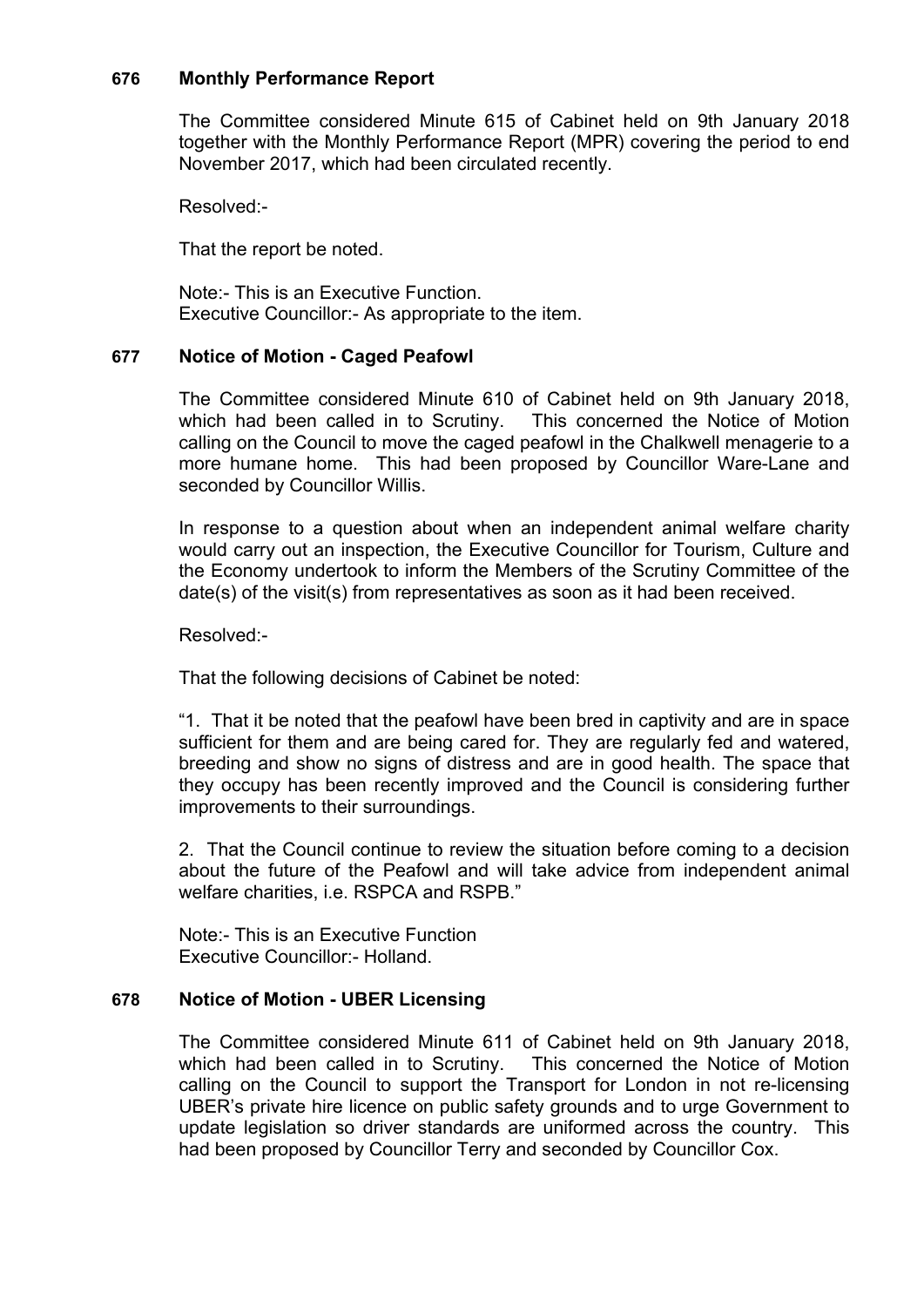Resolved:-

That the following decisions of Cabinet be noted:

"1. That the Council supports Transport for London in not re-licensing UBER's private hire licence on public safety grounds.

2. That the Council calls on the Government to update Taxi and Private Hire legislation so driver standards are uniformed across the country and Enforcement Officers are able to inspect all vehicles irrespective of what Borough they have been licensed in.

3. That the Council calls on the Government to introduce national databases so that Licensing Authorities can check if a driver or operator has ever been refused or had a licence revoked in another Borough for failing the 'fit and proper' test.

4. That it be noted that the Executive Member for Transport, Waste and Regulatory Services had recently met with the All Party Parliamentary Group to discuss the issues in relation to Taxi and Private Hire legislation."

Note:- This is an Executive Function Executive Councillor:- Cox

## **679 Notice of Motion - Traveller Community**

The Committee considered Minute 612 of Cabinet held on 9th January 2018, which had been called in to Scrutiny. This concerned the Notice of Motion calling on the Council to support a number of courses of action in relation to the traveller community. This had been proposed by Councillor Ware-Lane and seconded by Councillor Borton.

Resolved:-

That the following decisions of Cabinet be noted:

"1. That parts 1-4 of the motion be supported.

2. That in respect of part 5 of the motion it be noted that the most recent "Gypsy, Traveller and Travelling Showpeople Accommodation Assessment" found that there is no current or future need and therefore no action is required."

Note:- This is an Executive Function Executive Councillor:- Flewitt

#### **680 In-depth Scrutiny Project - Maximising the Use of Technology**

The Committee received an oral update on the progress that had been made in respect of the agreed in-depth Scrutiny study: Maximising the use of technology through the Smart Cities and Digital Futures agendas.